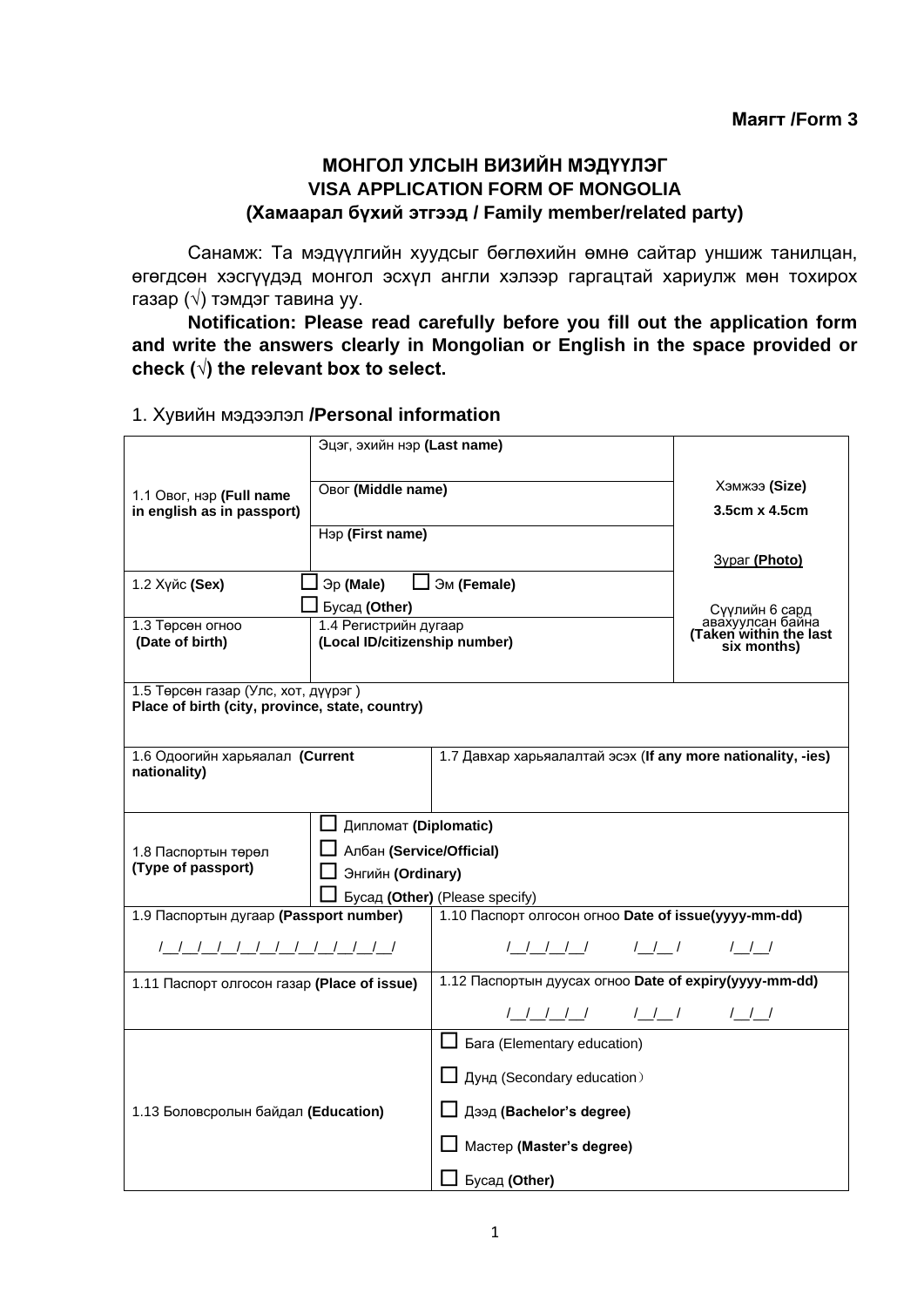| 1.14 Одоогийн ажил<br>эрхлэлтийн төрөл<br>(Current occupation(s))                                                                                                                                                                                           | Засгийн газрын ажилтан (Government officer)<br>Цэргийн алба (Military)<br>Хуулийн байгууллага (Law enforcement)<br>ОУ-ын байгууллагын ажилтан (Employee of an International organization)<br>Бизнес эрхлэгч (Business person)<br>Суралцагч (Student)<br>Хувиараа (Self-employed)<br>Тамирчин (Sportsman)<br>Тэтгэврийн (Retired)<br>Соёл урлаг (Art, Culture, Entertainer)<br>Ажилгүй (Unemployed) |                                                                      |                          |                            |
|-------------------------------------------------------------------------------------------------------------------------------------------------------------------------------------------------------------------------------------------------------------|----------------------------------------------------------------------------------------------------------------------------------------------------------------------------------------------------------------------------------------------------------------------------------------------------------------------------------------------------------------------------------------------------|----------------------------------------------------------------------|--------------------------|----------------------------|
| 1.15 Одоогийн Ажил,<br>сургуулийн мэдээлэл<br>(Employer or school                                                                                                                                                                                           | Бусад (Others)<br>Утас (Phone<br>Байгууллагын нэр (Employer or school name)<br>number)<br>Хаяг (Address)                                                                                                                                                                                                                                                                                           |                                                                      |                          |                            |
| information)                                                                                                                                                                                                                                                |                                                                                                                                                                                                                                                                                                                                                                                                    |                                                                      |                          |                            |
| 1.16 Гэрийн хаяг (Home address, phone number, zip code)                                                                                                                                                                                                     |                                                                                                                                                                                                                                                                                                                                                                                                    |                                                                      |                          |                            |
| 1.17 Цахим хаяг (E-mail address)                                                                                                                                                                                                                            |                                                                                                                                                                                                                                                                                                                                                                                                    |                                                                      |                          |                            |
|                                                                                                                                                                                                                                                             |                                                                                                                                                                                                                                                                                                                                                                                                    |                                                                      |                          |                            |
| 1.18 Гэр бүлийн байдал<br>(Marital status)                                                                                                                                                                                                                  | □ Гэрлэсэн (Married)<br>П Гэрлээгүй (Not married)<br>□ Салсан (Divorced)<br>□ Бэлэвсэн (Widowed)                                                                                                                                                                                                                                                                                                   |                                                                      |                          |                            |
| 1.19<br>Гэр<br>бүлийн                                                                                                                                                                                                                                       | Нэр (Name)                                                                                                                                                                                                                                                                                                                                                                                         | $\Box$ Бусад (If other please specify)<br>Харьяалал<br>(Nationality) | Мэргэжил<br>(Occupation) | Хамаарал<br>(Relationship) |
| мэдээлэл(эхнэр,<br>нөхөр,<br>хүүхэд,<br>эцэг,<br>эх<br>Г.М.,<br>бол<br>шаардлагатаи<br>нэмэлт<br>хуудсан<br>дээр<br>бичиж<br>үргэлжлүүлж<br>болно) Family members<br>information<br>(spouse,<br>children, parents, etc.,<br>may type on separate<br>paper)) |                                                                                                                                                                                                                                                                                                                                                                                                    |                                                                      |                          |                            |
| 1.20 Яаралтай үед<br>холбоо барих хүн<br>(Emergency                                                                                                                                                                                                         | Нэр (Name)<br>Утас (Mobile phone number)<br>Тантай ямар хамааралтай болох?                                                                                                                                                                                                                                                                                                                         |                                                                      |                          |                            |
| Contact)                                                                                                                                                                                                                                                    | (Relationship with the applicant)                                                                                                                                                                                                                                                                                                                                                                  |                                                                      |                          |                            |
| 1.21<br>Монгол<br>Улсад<br>хамаарал бүхий<br>ЭТГЭЭД<br>байгаа эсэх? Does the<br>applicant have any related<br>parties in Mongolia?                                                                                                                          | Нэр (Name)                                                                                                                                                                                                                                                                                                                                                                                         | Харьяалал<br>(Nationality)                                           | Мэргэжил<br>(Occupation) | Хамаарал<br>(Relationship) |
| 1.22 Таны Монгол Улсад зорчих, байх зардлыг хэн хариуцаж байгаа вэ? (Who is paying for your cost of<br>traveling and for your cost of living during your stay)<br>Уригч байгууллага (Host organization)<br>Өөрөө (Myself)<br>Уригч иргэн (Host person/s/)   |                                                                                                                                                                                                                                                                                                                                                                                                    |                                                                      |                          |                            |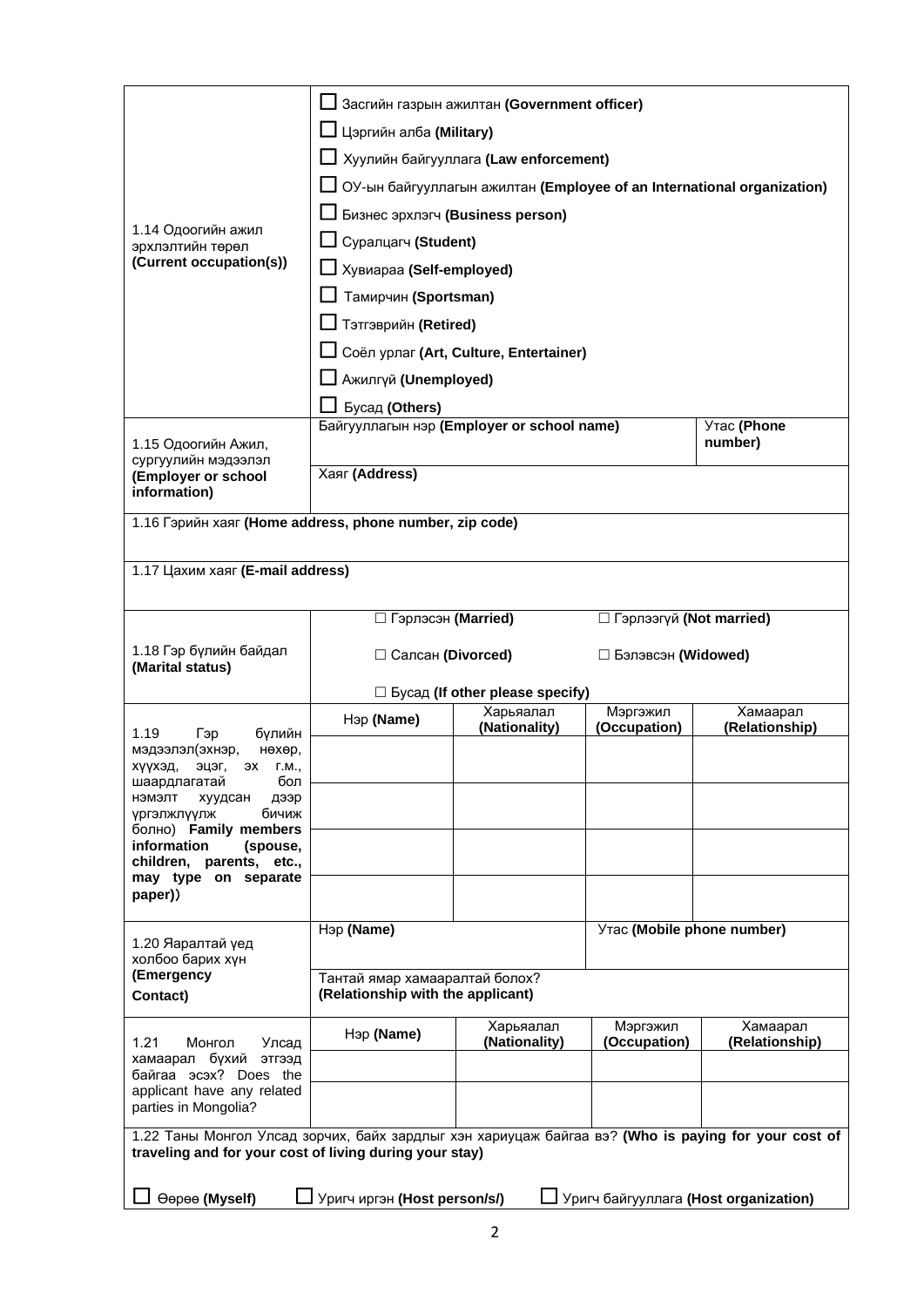1.23 Таны Монгол Улсад байх хаяг, утасны дугаар **(Your address and phone number in Mongolia)**

# 2. Монгол Улсад зорчих зорилго **(Purpose of visit**)

|                                                                                        | Тантай ямар хамааралтай вэ?/ Relationship with applicant?                                                                                                                                                                                                                                                                                                                                                                                                                                                                                                                                                                                                                                       |  |  |  |
|----------------------------------------------------------------------------------------|-------------------------------------------------------------------------------------------------------------------------------------------------------------------------------------------------------------------------------------------------------------------------------------------------------------------------------------------------------------------------------------------------------------------------------------------------------------------------------------------------------------------------------------------------------------------------------------------------------------------------------------------------------------------------------------------------|--|--|--|
|                                                                                        | $\Box$ Эхнэр (Wife) $\Box$ Эцэг (Father) $\Box$ Эх (Mother)<br>│ Нөхөр <b>(Husband)</b>                                                                                                                                                                                                                                                                                                                                                                                                                                                                                                                                                                                                         |  |  |  |
|                                                                                        | $\Box$ Хүүхэд (Child)<br><b>L</b> Xaмтран амьдрагч (Partner)                                                                                                                                                                                                                                                                                                                                                                                                                                                                                                                                                                                                                                    |  |  |  |
|                                                                                        | $\Box$ Ач, зээ (Grandchild) $\Box$ Бусад (other)                                                                                                                                                                                                                                                                                                                                                                                                                                                                                                                                                                                                                                                |  |  |  |
| 2.1 Уригч иргэн<br>/Хамаарал бүхий<br>этгээд/, байгууллагын<br>мэдээлэл (Information   | Түүний овог нэр (Full name)<br>Харьяалал (Nationality)                                                                                                                                                                                                                                                                                                                                                                                                                                                                                                                                                                                                                                          |  |  |  |
| of the inviting person<br>/related party/ or<br>organization in                        | Төрсөн огноо (Date of birth)<br>/__/__/__/    /__/___/    /__/__/                                                                                                                                                                                                                                                                                                                                                                                                                                                                                                                                                                                                                               |  |  |  |
| Mongolia)                                                                              | Паспортын дугаар (Passport number)                                                                                                                                                                                                                                                                                                                                                                                                                                                                                                                                                                                                                                                              |  |  |  |
|                                                                                        | /__/__/__/__/__/__/__/__/__/__/                                                                                                                                                                                                                                                                                                                                                                                                                                                                                                                                                                                                                                                                 |  |  |  |
|                                                                                        | Монгол Улсад уригч байгууллагын нэр<br>Name of host organization in Mongolia:                                                                                                                                                                                                                                                                                                                                                                                                                                                                                                                                                                                                                   |  |  |  |
|                                                                                        |                                                                                                                                                                                                                                                                                                                                                                                                                                                                                                                                                                                                                                                                                                 |  |  |  |
| 2.2 Визийн ангилал,<br>зорчих зорилго (Visa<br>classification and<br>purpose of visit) | ∐ D-1 Дипломат паспорттай гадаадын иргэн, улаан өнгийн лесе пасе бүхий<br>Нэгдсэн Үндэстний Байгууллагын ажилтан, албан тушаалтны хамаарал бүхий<br>этгээд (For related party of foreigner with diplomatic passport; United Nations<br>officials and staff members with a red laissez-passer)                                                                                                                                                                                                                                                                                                                                                                                                   |  |  |  |
|                                                                                        | А1-1 Албан паспорттай бөгөөд албан хэргээр зорчих гадаадын иргэн, Монгол<br>Улсад суугаа гадаад улсын Дипломат төлөөлөгчийн газрын шугамаар ирэх албан<br>болон энгийн паспорттай гадаадын иргэн, цэнхэр өнгийн лесе пасе бүхий Нэгдсэн<br>Үндэстний Байгууллага, түүний төрөлжсөн байгууллагын суурин төлөөлөгчийн<br>газрын ажилтан, албан тушаалтны хамаарал бүхий этгээд (For related party of a<br>foreigner with official passport that traveling for official business; foreigner with<br>official or ordinary passport that traveling related matters of Diplomatic mission<br>in Mongolia; United Nation's office or specialized agency's staff members with a<br>blue laissez-passer) |  |  |  |
|                                                                                        | ∐ А2-1 Гадаад улсын болон олон улсын хэвлэл, мэдээллийн байгууллагын<br>ажилтны хамаарал бүхий этгээд (For related party of an employee of an<br>international media organization)                                                                                                                                                                                                                                                                                                                                                                                                                                                                                                              |  |  |  |
|                                                                                        | АЗ-1 Засгийн газар хоорондын, төрийн болон нутгийн өөрөө удирдах<br>байгууллага, олон улсын байгууллагын шугамаар ирэх гадаадын иргэний<br>хамаарал бүхий этгээд (For related party of a person who traveling with related<br>matters of an intergovernmental, state, local authority and international<br>organizations)                                                                                                                                                                                                                                                                                                                                                                       |  |  |  |
|                                                                                        | В1-1 Гадаадын хөрөнгө оруулалттай аж ахуйн нэгжийн хөрөнгө оруулагчийн<br>хамаарал бүхий этгээд (Related party of an investor of foreign-invested<br>enterprises)                                                                                                                                                                                                                                                                                                                                                                                                                                                                                                                               |  |  |  |
|                                                                                        | В2-1 Гадаадын хөрөнгө оруулалттай аж ахуйн нэгжийн хөрөнгө оруулагчийн<br>төлөөлөгч, гүйцэтгэх удирдлагаар томилогдсон гадаадын иргэний хамаарал бүхий<br>этгээд (Related party of an appointed representative of the investor of foreign-<br>invested enterprises)                                                                                                                                                                                                                                                                                                                                                                                                                             |  |  |  |
|                                                                                        | ВЗ-1 Гадаадын хуулийн этгээдийн төлөөлөгчийн газрын удирдлагаар ажиллах<br>гадаадын иргэний хамаарал бүхий этгээд (Related party of person who will work<br>as an executive of the representative office of a foreign legal entity)                                                                                                                                                                                                                                                                                                                                                                                                                                                             |  |  |  |
|                                                                                        | С1-1 - С9-1 Хөдөлмөр эрхлэх зорилгоор ирэх гадаадын иргэний хамаарал                                                                                                                                                                                                                                                                                                                                                                                                                                                                                                                                                                                                                            |  |  |  |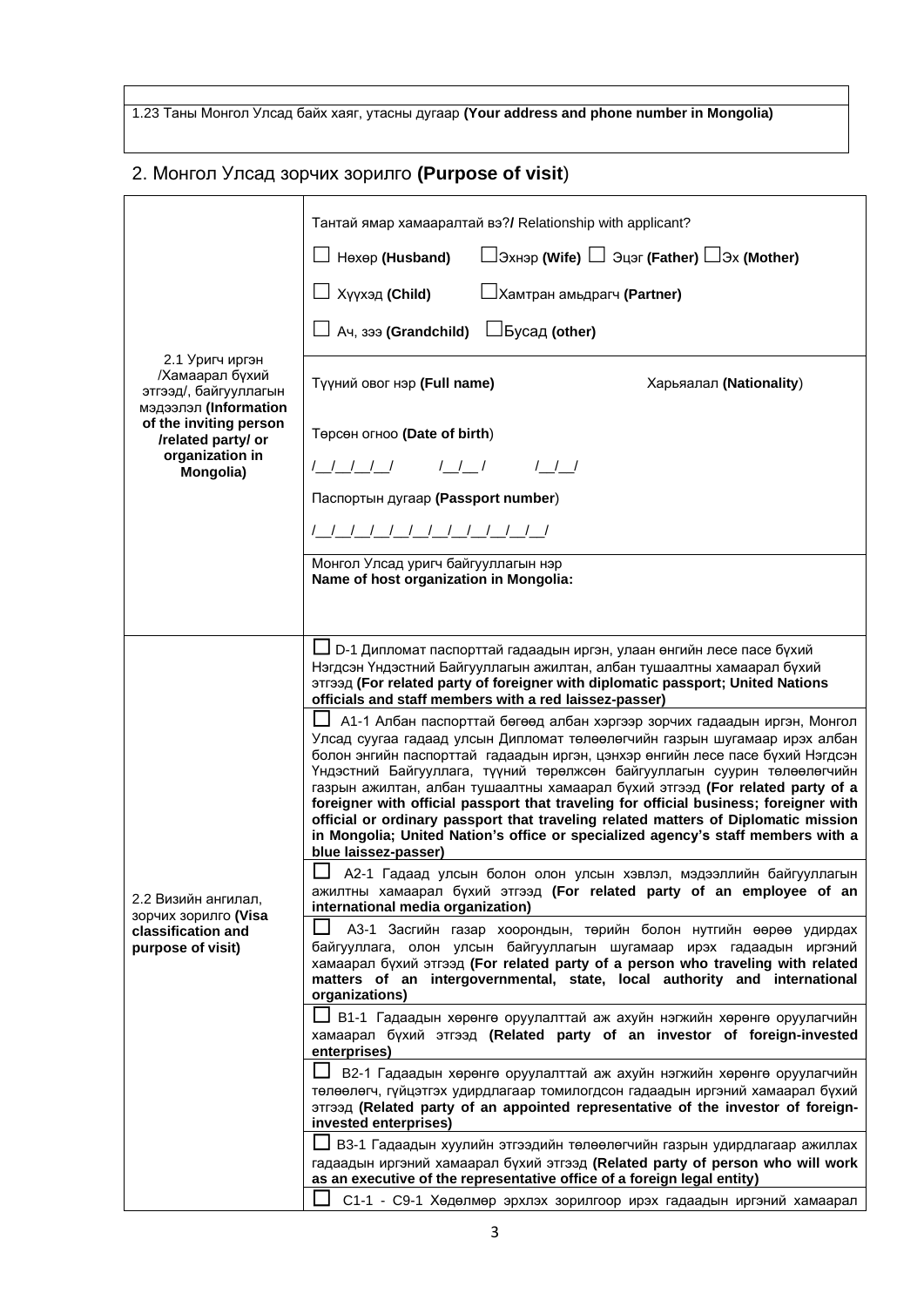|                                                                                              |                                                                                                                                                     | бүхий этгээд (Related party of a foreigner who has employment purposes)                                                                                  |  |  |
|----------------------------------------------------------------------------------------------|-----------------------------------------------------------------------------------------------------------------------------------------------------|----------------------------------------------------------------------------------------------------------------------------------------------------------|--|--|
|                                                                                              | Е2-1 Дээд боловсролын байгууллагад суралцахаар ирэх гадаадын иргэний<br>хамаарал бүхий этгээд (Related party of undergraduate/postgraduate student) |                                                                                                                                                          |  |  |
|                                                                                              | E5-1                                                                                                                                                | Инновацын чиглэлээр үйл ажиллагаа эрхлэх, эрдэм шинжилгээ,                                                                                               |  |  |
|                                                                                              |                                                                                                                                                     | судалгааны ажил хийхээр ирэх гадаадын иргэний хамаарал бүхий этгээд (Related                                                                             |  |  |
|                                                                                              |                                                                                                                                                     | party of an individual who works and does research in the field of innovation)                                                                           |  |  |
|                                                                                              | F1-1 Монгол Улсын иргэнтэй гэрлэлтээ бүртгүүлсэн гадаадын иргэний                                                                                   |                                                                                                                                                          |  |  |
|                                                                                              | хамаарал бүхий этгээд (Related party of foreigner who has married to Mongolian                                                                      |                                                                                                                                                          |  |  |
|                                                                                              | citizen)                                                                                                                                            | F2-1 Монгол Улсын харьяатаас гарсан гадаадын иргэний хамаарал бүхий                                                                                      |  |  |
|                                                                                              |                                                                                                                                                     | этгээд (Related party of foreign citizen who has renounced Mongolian nationality)                                                                        |  |  |
|                                                                                              | F3-1 Монгол Улсын иргэнээс төрсөн гадаадын иргэний хамаарал бүхий этгээд                                                                            |                                                                                                                                                          |  |  |
|                                                                                              | (Related party of a foreign national who is a birth child of a Mongolian citizen)                                                                   |                                                                                                                                                          |  |  |
|                                                                                              |                                                                                                                                                     | G-1 Цагаачийн хамаарал бүхий этгээд (Related party of an immigrant)                                                                                      |  |  |
|                                                                                              |                                                                                                                                                     | Н1-1 Монгол Улсын төлөө гарамгай гавьяа байгуулсан эсхүл Монгол Улсад онц                                                                                |  |  |
|                                                                                              |                                                                                                                                                     | шаардлагатай мэргэжил, мэргэшил эзэмшсэн, шинжлэх ухааны аль нэг салбарт<br>онцгой амжилт гаргасан гадаадын иргэний хамаарал бүхий этгээд (Related party |  |  |
|                                                                                              |                                                                                                                                                     | of a foreigner who has made an outstanding contribution to Mongolia, or who has                                                                          |  |  |
|                                                                                              |                                                                                                                                                     | acquired a profession or specialization that is in great demand in Mongolia, and                                                                         |  |  |
|                                                                                              |                                                                                                                                                     | who has made outstanding achievements in any field of science)                                                                                           |  |  |
|                                                                                              |                                                                                                                                                     | Н2-1 Монгол Улсын харьяатаас гаралгүйгээр гадаад улсын харьяат болсон<br>иргэний хамаарал бүхий этгээд (Related party of a person who acquired a foreign |  |  |
|                                                                                              | citizenship without renouncing Mongolian citizenship)                                                                                               |                                                                                                                                                          |  |  |
|                                                                                              |                                                                                                                                                     | Ј-1 Шашны үйл ажиллагаа эрхлэх зорилгоор ирэх гадаадын иргэний хамаарал                                                                                  |  |  |
|                                                                                              | religious purposes)                                                                                                                                 | бүхий этгээд (Related party of a foreign national who is coming to Mongolia for                                                                          |  |  |
|                                                                                              | 90 хүртэл хоног байна (Up to 90 days)                                                                                                               |                                                                                                                                                          |  |  |
|                                                                                              |                                                                                                                                                     |                                                                                                                                                          |  |  |
|                                                                                              |                                                                                                                                                     | Монгол Улсад байх хугацаа (Intended duration of stay)                                                                                                    |  |  |
|                                                                                              | /__/__/ хоног (days)                                                                                                                                |                                                                                                                                                          |  |  |
|                                                                                              | ∟Нэг удаа (Single entry)                                                                                                                            | ∟Хоёр удаа (Double entry)                                                                                                                                |  |  |
| 2.3 Байх хугацаа, визийн                                                                     | 30 хүртэл хоног байна (Up to 30 days)                                                                                                               |                                                                                                                                                          |  |  |
| төрөл (Duration of stay<br>and visa types)                                                   |                                                                                                                                                     |                                                                                                                                                          |  |  |
|                                                                                              | /Олон удаа 1 жил <b>(Multiple</b><br>/Олон удаа 6 сар <b>(Multiple</b><br>entry valid for 6 months)                                                 |                                                                                                                                                          |  |  |
| Дараах 3 хүснэгтээс<br>өөрт тохирохыг сонгож                                                 |                                                                                                                                                     | entry valid for 1 year)                                                                                                                                  |  |  |
| (√) тэмдэг тавина уу<br>(check ( $\sqrt{ }$ ) the relevant                                   | 91 хоногоос дээш хугацаагаар байна (Above 91 days)                                                                                                  |                                                                                                                                                          |  |  |
| box to select)                                                                               | Монгол Улсад байх хугацаа (Intended duration of stay)                                                                                               |                                                                                                                                                          |  |  |
|                                                                                              | Жил/ Year(s)                                                                                                                                        |                                                                                                                                                          |  |  |
|                                                                                              |                                                                                                                                                     |                                                                                                                                                          |  |  |
|                                                                                              | /_/_/ Cap / Month(s)                                                                                                                                |                                                                                                                                                          |  |  |
|                                                                                              | / / / Өдөр / Day(s)                                                                                                                                 |                                                                                                                                                          |  |  |
| 2.4 Та яаралтай үйлчилгээ авах уу?                                                           |                                                                                                                                                     |                                                                                                                                                          |  |  |
| (Are you applying for express service?)                                                      |                                                                                                                                                     | ∐ Үгүй (No)<br>Тийм (Yes)                                                                                                                                |  |  |
| 2.5 Монгол Улсын хилээр нэвтрэх огноо<br>(Expected date of your first entry into Mongolia on |                                                                                                                                                     | Date of entry (yyyy-mm-dd)                                                                                                                               |  |  |
| this trip)                                                                                   |                                                                                                                                                     | $/$ $/$ $/$<br>$/$ $/$ $/$                                                                                                                               |  |  |

# 3. Бусад мэдээлэл **(Other Information)**

3.1 Та урьд нь Монгол улсад визийн хугацааг хэтрүүлж байсан уу? **(Have you previously overstayed your visa in Mongolia?)** Тийм **(Yes)** Үгүй **(No)**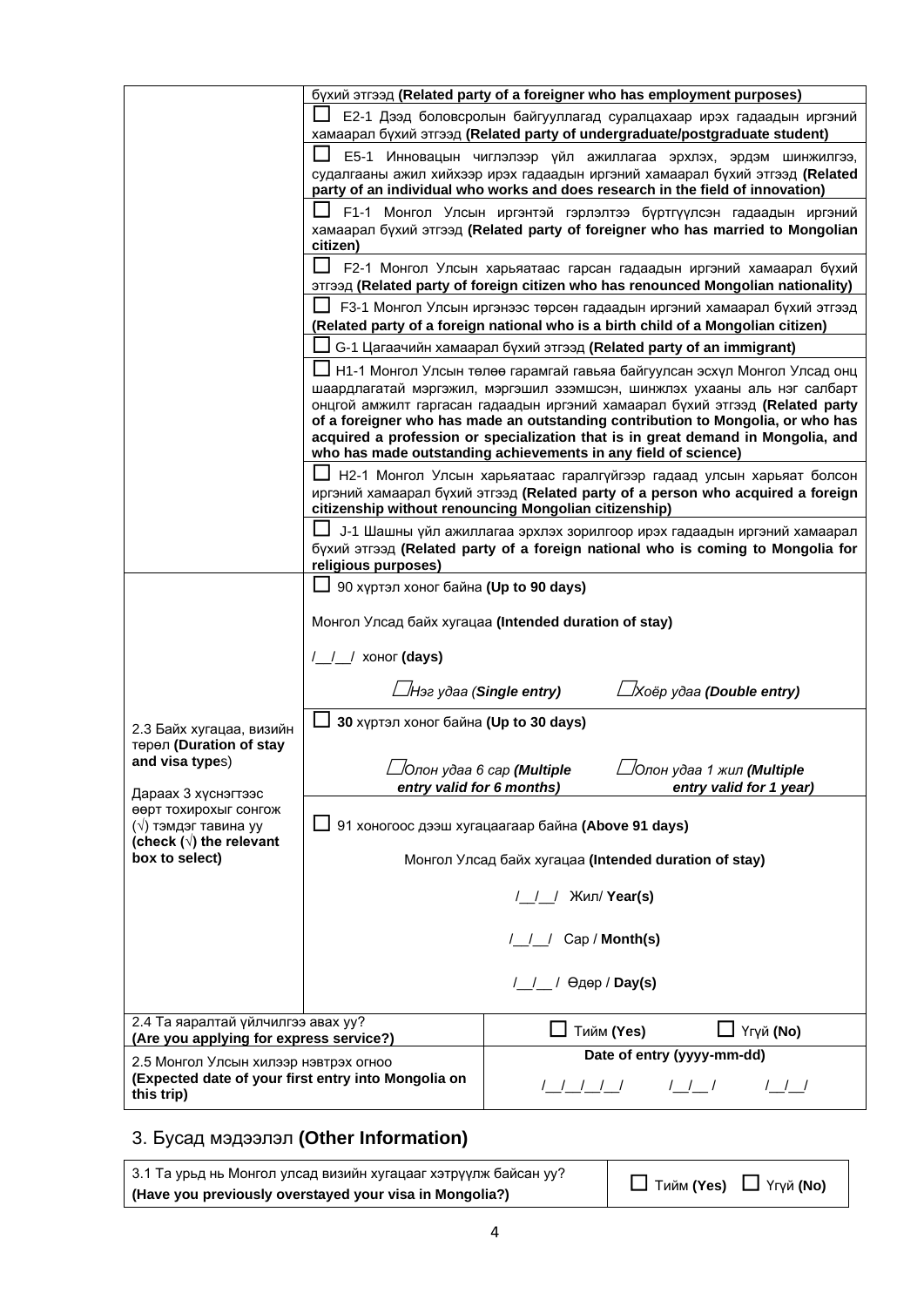| 3.2 Та урьд Монгол Улсын виз олгохоос татгалзсан хариу авч байсан,<br>хил дээрээс буцаагдаж байсан уу?<br>(Have you previously been denied a visa for Mongolia, or been<br>refused entry into Mongolia?) | $\Box$ Тийм (Yes) $\Box$ Үгүй (No) |
|----------------------------------------------------------------------------------------------------------------------------------------------------------------------------------------------------------|------------------------------------|
| 3.3 Та Монгол Улс болон бусад улсад гэмт хэрэгт холбогдож байсан<br>yy?<br>(Do you have any criminal record in Mongolia or any other country?)                                                           | $\Box$ Тийм (Yes) $\Box$ Үгүй (No) |
| 3.4 Сэтгэцийн эмгэгийн улмаас нийгмийн онцгой халамж, үйлчилгээ<br>шаардлагатай эсэх (Do you need in special service connected with<br>serious mental disorder)                                          | $\Box$ Тийм (Yes) $\Box$ Үгүй (No) |
| 3.5 Сурьеэгээр өвчилж байсан эсэх (Did you have tuberculosis)                                                                                                                                            | $\Box$ Тийм (Yes) $\Box$ Үгүй (No) |
| 3.6 Нийгэмд аюултай бусад халдварт өвчнөөр өвчилж байсан эсэх<br>(Other infectious disease of public health hazards)                                                                                     | Тийм (Yes) ⊔ Үгүй (No)             |
| 3.7 Хэрвээ та 3.1-ээс 3.6 хүртэл тийм гэж бөглөсөн бол тайлбар бичнэ<br>$\gamma\gamma$ . (If you answered "yes" to any questions from 3.1 to 3.5, please<br>specify)                                     |                                    |

#### 4. Баталгаажуулалт, Гарын үсэг **(Declaration & Signature)**

 Миний бие виз мэдүүлэхэд шаардлагатай хувийн мэдээллээ Монгол улсын холбогдох байгууллагад мэдүүлэхээ хүлээн зөвшөөрч байна. **I agree that my personal data on this application form are given to appropriate authorities of Mongolia for visa related matters.**

 Миний бие өөрийн мэдлэг чадварын хүрээнд дээр дурдагдсан мэдээллийг үнэн зөв бүрэн мэдүүлсэн тухай баталж байна. Дээрх мэдүүлгийг хуурамчаар мэдүүлсэн тохиолдолд виз олгогдохоос татгалзах, цуцлагдах болон Монгол Улсын холбогдох хууль, журмын дагуу хариуцлага хүлээхээ ойлгож байна. **I hereby declare that I have provided the information above are correct and complete. I am aware of that any false statements will lead to my application being denied or to the cancellation of a visa already granted and may also render me liable to prosecution under the relevant laws and regulations of Mongolia.**

 Миний бие виз олгогдсон тохиолдолд визийн байх хугацааг дуусахаас өмнө Монгол Улсаас гарах үүрэгтэйгээ ойлгож байна. **I am obligated to leave the territory of Mongolia no later than the expiration date of the visa, if granted.**

 Миний бие виз нь зөвхөн Монгол Улсад нэвтрэх урьдчилсан зөвшөөрөл гэдгийг ойлгож байна**. I understand that the possession of a visa is only prerequisite for entry into the territory of Mongolia.**

 Миний бие виз олгохоос татгалзсан тохиолдолд визийн хураамж буцаан олгохгүй гэдгийг ойлгож байна. **I am aware that the visa fee will not be refunded even if my application is declined.**

 Миний бие Монгол Улсад нэвтэрснээс 48 цагийн дотор Гадаадын иргэн, харьяатын газарт орон байраар хангаж буй уригч иргэн, аж ахуйн нэгж, буудаллаж буй буудлаар бүртгүүлэх үүрэгтэйгээ ойлгож байна. **I must get registered with the Immigration Agency of Mongolia within 48 hours of my arrival by my inviter person, company or the hotel that I stay.**

| Гарын үсэг<br>(Signature) | Он, сар, өдөр<br><b>Date (уууу-mm-dd)</b> |  |  |
|---------------------------|-------------------------------------------|--|--|
|                           |                                           |  |  |
|                           |                                           |  |  |

#### 5. Зөвхөн албан хэрэгцээнд **(For official use only)**

|                           |  | Энэ хэсгийг эрх бүхий албан хаагч бөглөнө<br>/To be filled by immigration officers/ |
|---------------------------|--|-------------------------------------------------------------------------------------|
| Визийн зөвшөөрлийн дугаар |  |                                                                                     |
| (Visa permission number)  |  |                                                                                     |
|                           |  |                                                                                     |